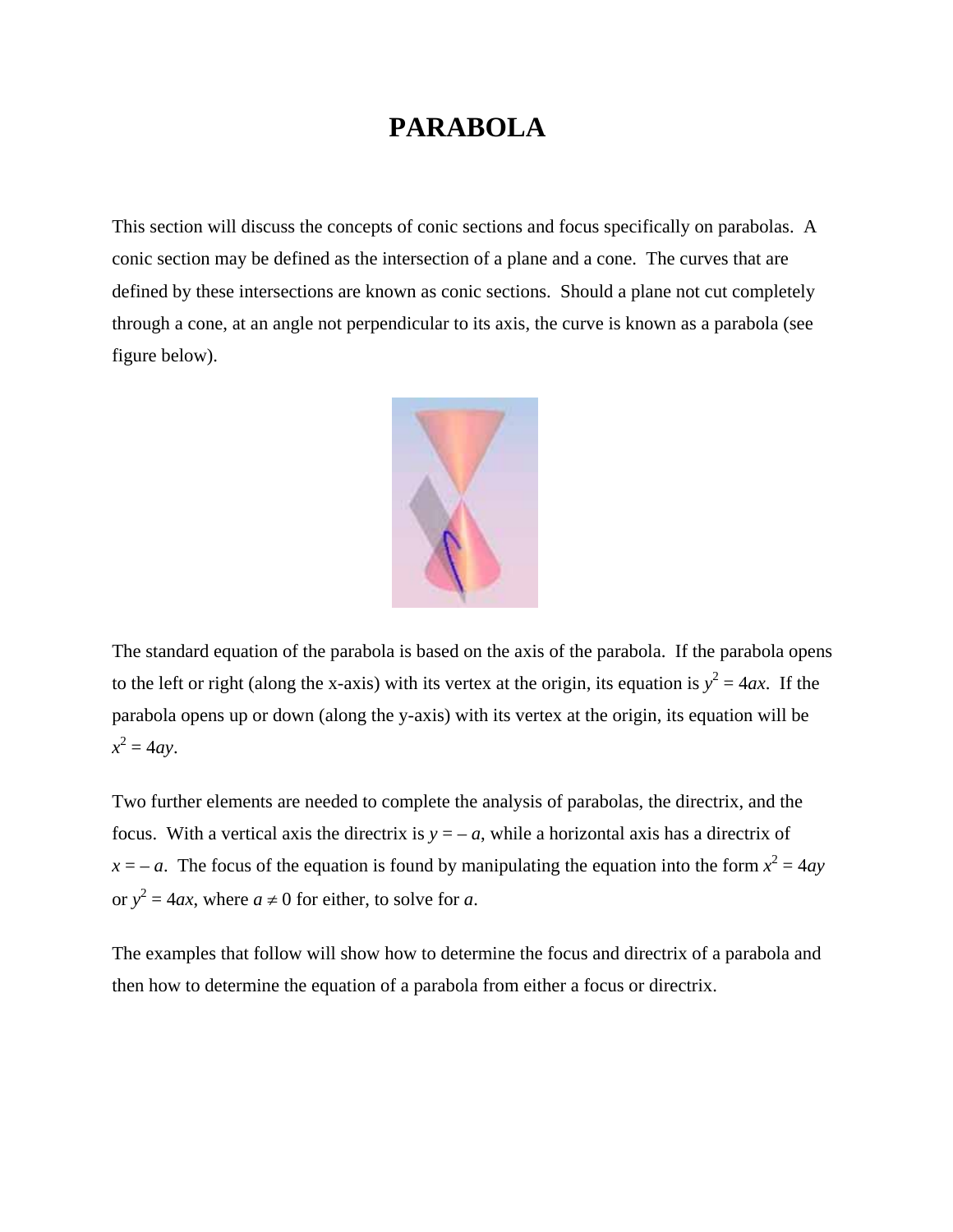**Example 1:** Locate the focus and directrix then graph the equation  $y^2 = 4x$ .

Solution:

Step 1: Analysis.

 Since the equation has its vertex at the origin and has a horizontal axis, the equation of its directrix is  $x = -a$  and a focus found by using *y*  $x^2 = 4ax$ .

Step 2: Solve for the focus.

 The elements of the problem are substituted into the formula to solve for the focus.

$$
y^2 = 4ax
$$
  
\n $y^2 = 4(1)x$   
\n∴ Focus = (1, 0)

Step 3: Solve for the directrix.

 The elements of the problem are substituted into the formula to solve for the directrix, using the solution for *a* found in step 2.

$$
x = -a
$$
  
\n
$$
x = -(1) = (-1)
$$
  
\n
$$
\therefore \text{ Directrix} = x = (-1)
$$

Step 4: Plot points and graph.

Several points are created to plot the graph of the equation.

|  | $2,-2$ | $4, -4$ |
|--|--------|---------|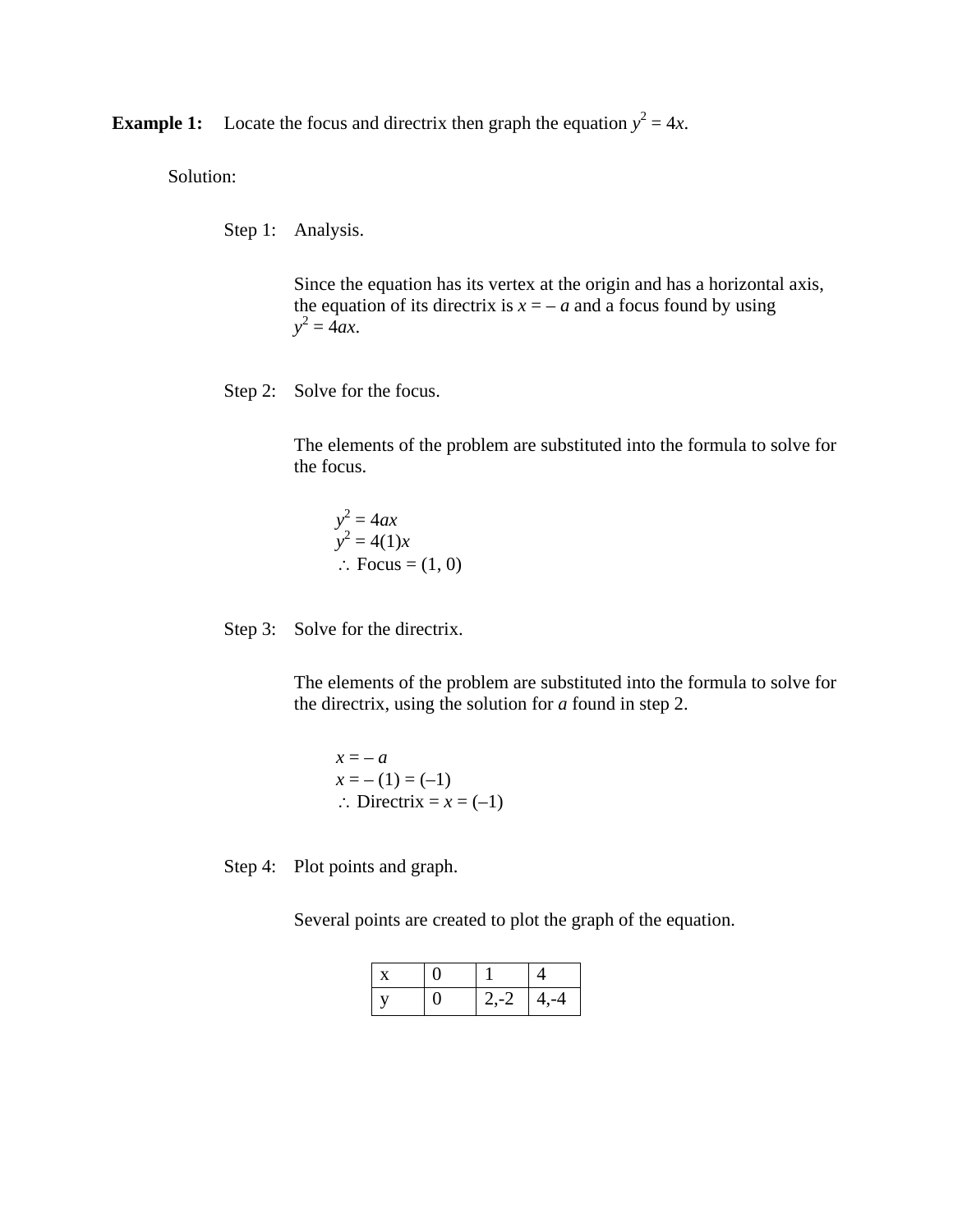Example 1 (Continued):



**Example 2:** Locate the focus and directrix then graph the equation  $x^2 = 8y$ .

Solution:

Step 1: Analysis.

Since the equation has its vertex at the origin and has a vertical axis, the equation of its directrix is  $y = -a$  and a focus found by using  $x^2 = 4ay$ .

Step 2: Solve for the focus.

The elements of the problem are substituted into the formula to solve for the focus.

$$
x2 = 4ay
$$
  
\n
$$
x2 = 8y
$$
  
\n
$$
x2 = 4(2)y
$$
  
\n
$$
\therefore
$$
 Focus = (0, 2)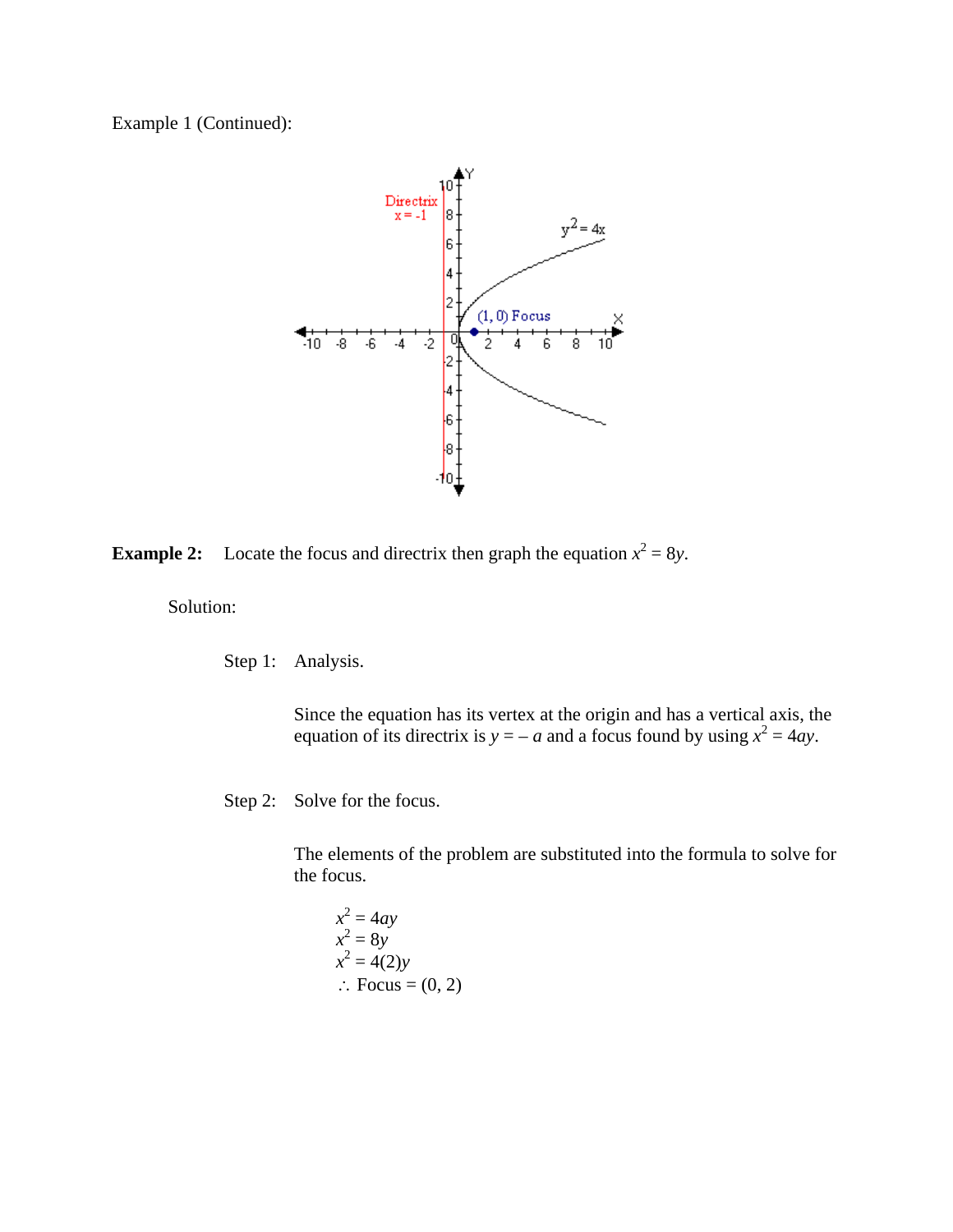## **Example 2 (Continued):**

Step 3: Solve for the directrix.

The elements of the problem are substituted into the formula to solve for the directrix, using the solution for *a* found in step 2.

 $y = -a$  $y = -(2) = (-2)$ ∴ Directrix =  $y = (-2)$ 

Step 4: Plot points and graph.

Several points are created to plot the graph of the equation.

| X. | $4, -4$ |
|----|---------|
|    |         |

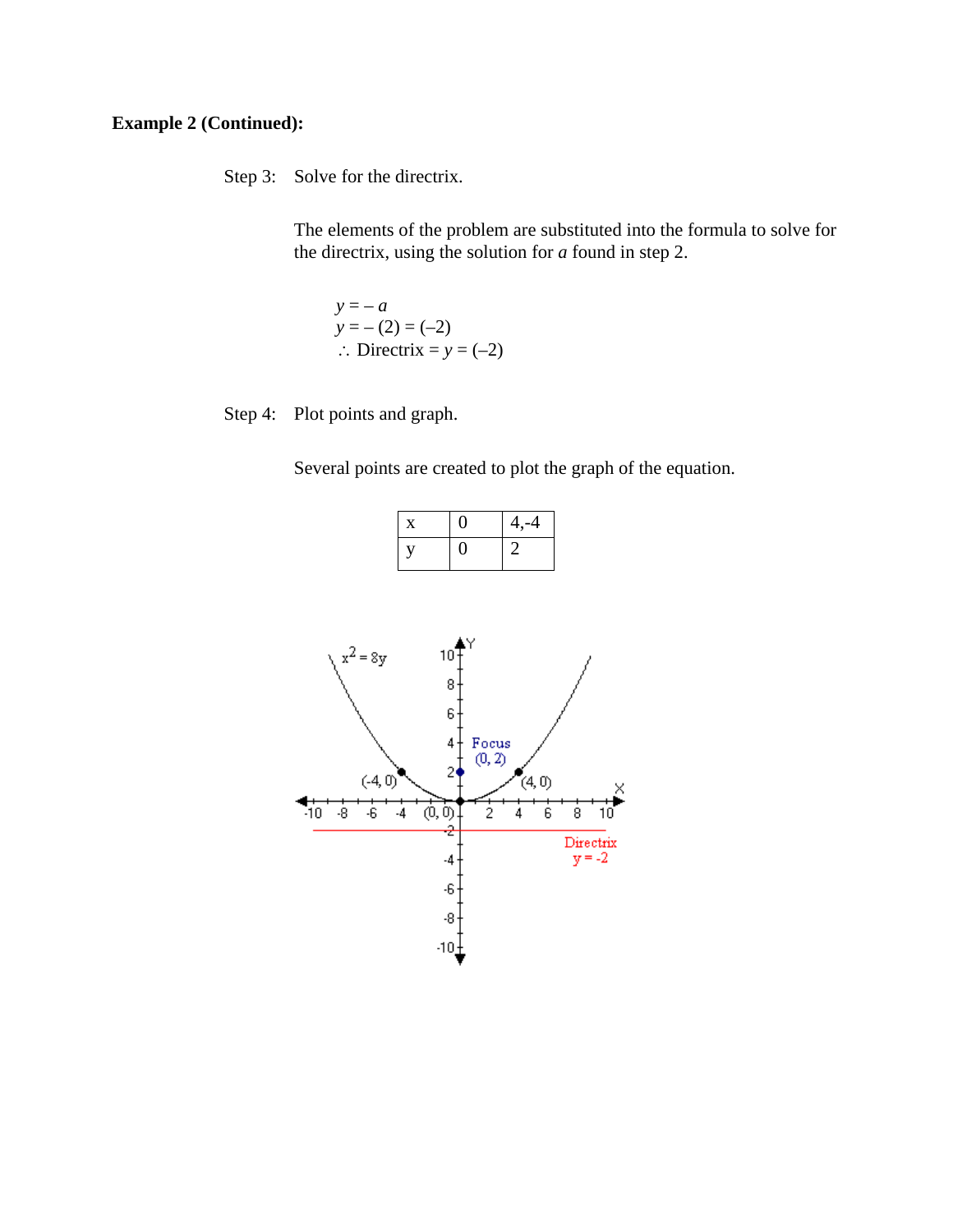**Example 3:** Find the directrix and the equation of the parabola whose origin is the vertex and whose focus is  $(-6, 0)$ . Graph and label.

Solution:

Step 1: Analysis.

Since the focus is given to be  $(-6, 0)$  and the vertex is at the origin, it may be determined that the axis of the equation is horizontal since it must pass through both the vertex and the focus. This means that the formula of the directrix and equation will be  $y^2 = 4ax$ .

Step 2: Solve.

Since the focus is given to be  $(-6, 0)$ ,  $a = -6$ . The equation of the parabola will be  $y^2 = 4(-6)x = -24x$  and the directrix will be  $x = -(-6) = 6.$ 

Step 3: Plot and graph.

| $\mathbf{X}$ | $\overline{\phantom{0}}$    |                              |
|--------------|-----------------------------|------------------------------|
|              | $\pm\sqrt{24}=\pm2\sqrt{6}$ | $\pm\sqrt{48}=\pm 4\sqrt{3}$ |